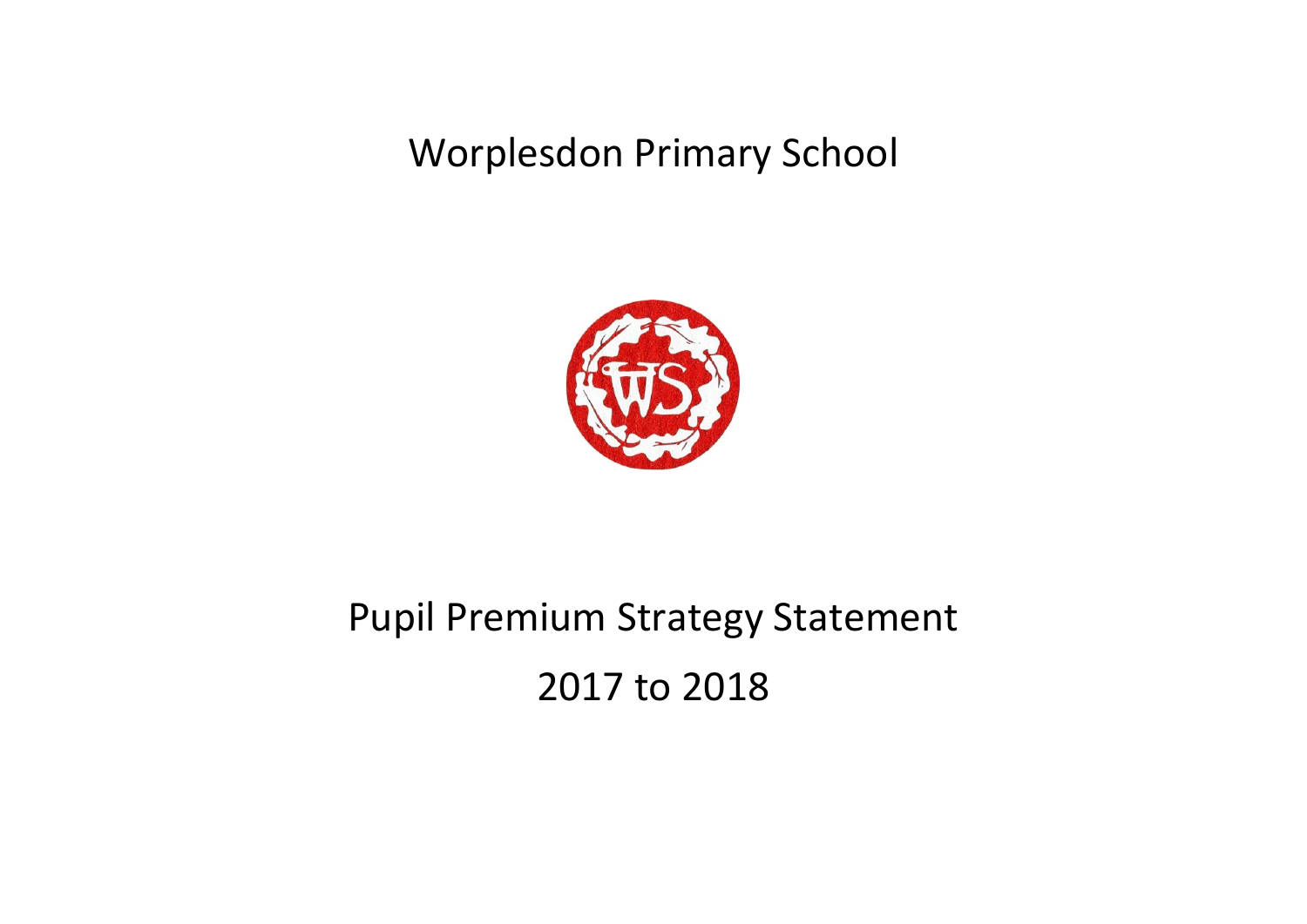### Contents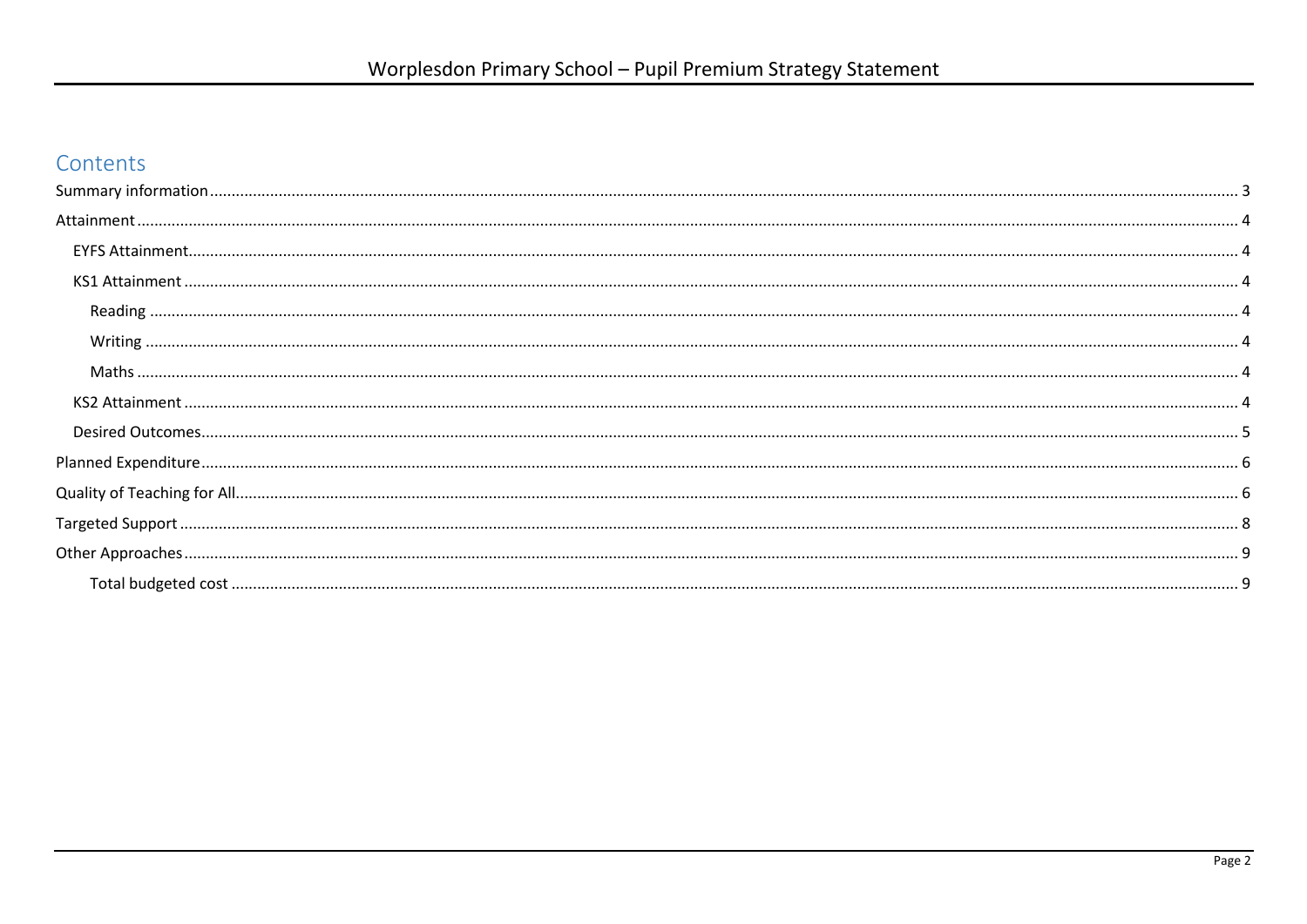<span id="page-2-0"></span>

| Summary information              |                           |                                  |                             |                                                   |                                                  |  |
|----------------------------------|---------------------------|----------------------------------|-----------------------------|---------------------------------------------------|--------------------------------------------------|--|
| <b>School</b>                    | Worplesdon Primary School |                                  |                             |                                                   |                                                  |  |
| <b>Academic Year</b>             | 2017-2018                 | <b>Total PP budget</b>           | £57,340                     | Date of most recent PP Review                     | None to date $-$<br>scheduled for Summer<br>term |  |
| <b>Total number of</b><br>pupils | 454                       | Number of pupils eligible for PP | 3 (infants)<br>59 (juniors) | Date for next internal review of this<br>strategy | <b>July 2017</b>                                 |  |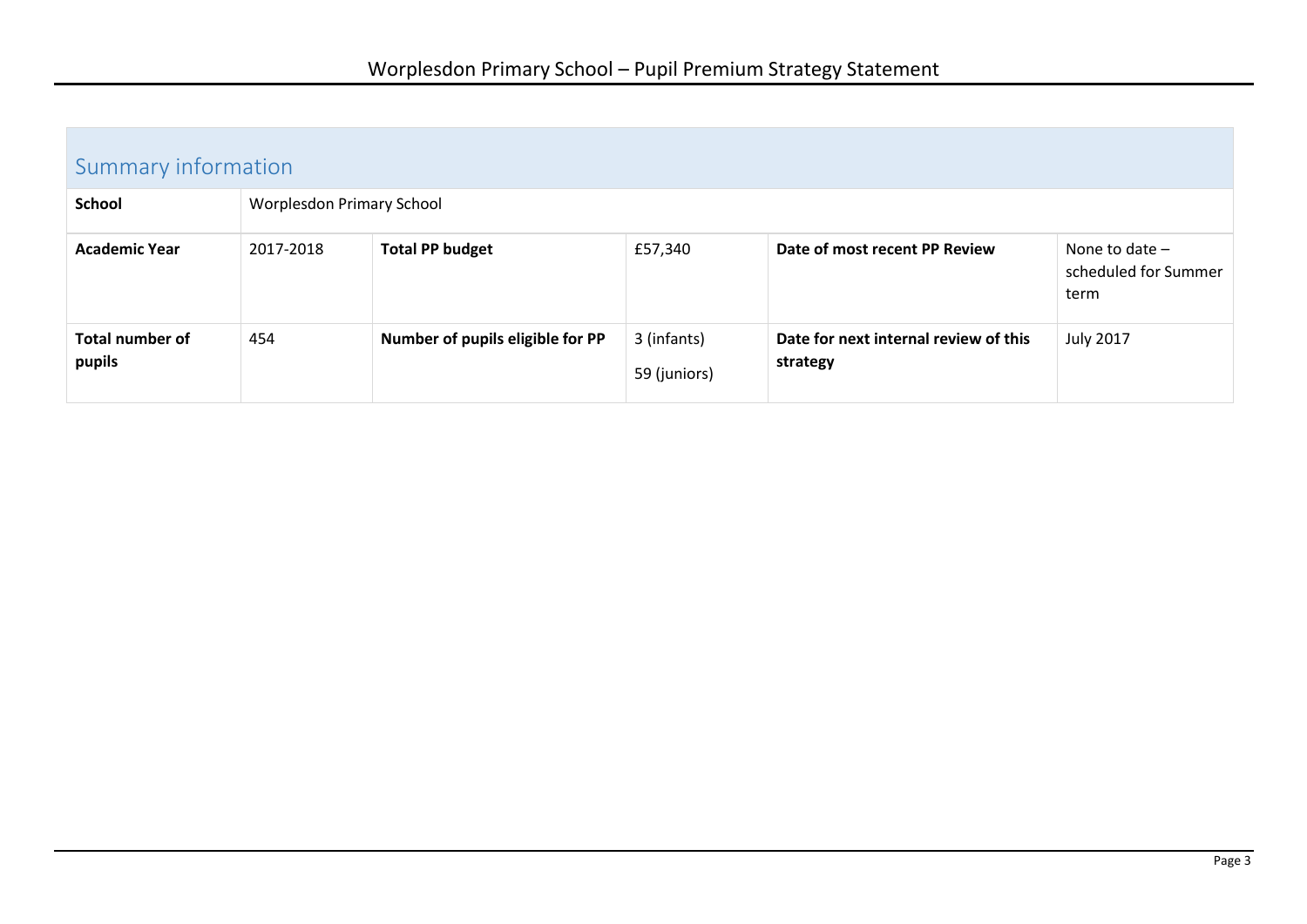## <span id="page-3-0"></span>Attainment

<span id="page-3-6"></span><span id="page-3-5"></span><span id="page-3-4"></span><span id="page-3-3"></span><span id="page-3-2"></span><span id="page-3-1"></span>

| <b>EYFS Attainment</b>                                                      |                                                                          |                                                                      |  |  |  |
|-----------------------------------------------------------------------------|--------------------------------------------------------------------------|----------------------------------------------------------------------|--|--|--|
| <b>EYFS</b>                                                                 | % of children achieving a good level of development                      |                                                                      |  |  |  |
| Good level of development                                                   | Pupils eligible for PP (Worplesdon Primary School)<br>Cohort: 3 children | Pupils not eligible for PP (national average)<br>Cohort: 56 children |  |  |  |
|                                                                             | 67%                                                                      | 73%                                                                  |  |  |  |
| <b>KS1 Attainment</b>                                                       |                                                                          |                                                                      |  |  |  |
| % of children met end of KS1 expectations<br><b>KS1 National Curriculum</b> |                                                                          |                                                                      |  |  |  |
|                                                                             | Pupils eligible for PP<br>Cohort: 1 children                             | Pupils not eligible for PP<br>Cohort: 58 children                    |  |  |  |
| Reading                                                                     | 0%                                                                       | 74%                                                                  |  |  |  |
| Writing                                                                     | 0%                                                                       | 67%                                                                  |  |  |  |
| Maths                                                                       | 0%                                                                       | 78%                                                                  |  |  |  |
| <b>KS2 Attainment</b>                                                       |                                                                          |                                                                      |  |  |  |
| Subject                                                                     | % of children met end of KS2 expectations                                |                                                                      |  |  |  |
|                                                                             | Pupils eligible for PP<br>Cohort: 12 children                            | Pupils not eligible for PP<br>Cohort: 47 children                    |  |  |  |
| Reading                                                                     | 75%                                                                      | 87%                                                                  |  |  |  |
| <b>Grammar, Punctuation and Spelling</b>                                    | 75%                                                                      | 85%                                                                  |  |  |  |
| Writing                                                                     | 83%                                                                      | 72%                                                                  |  |  |  |
| Maths                                                                       | 58%                                                                      | 87%                                                                  |  |  |  |
| <b>Combined EMW attainment</b>                                              | 58%                                                                      | 66%                                                                  |  |  |  |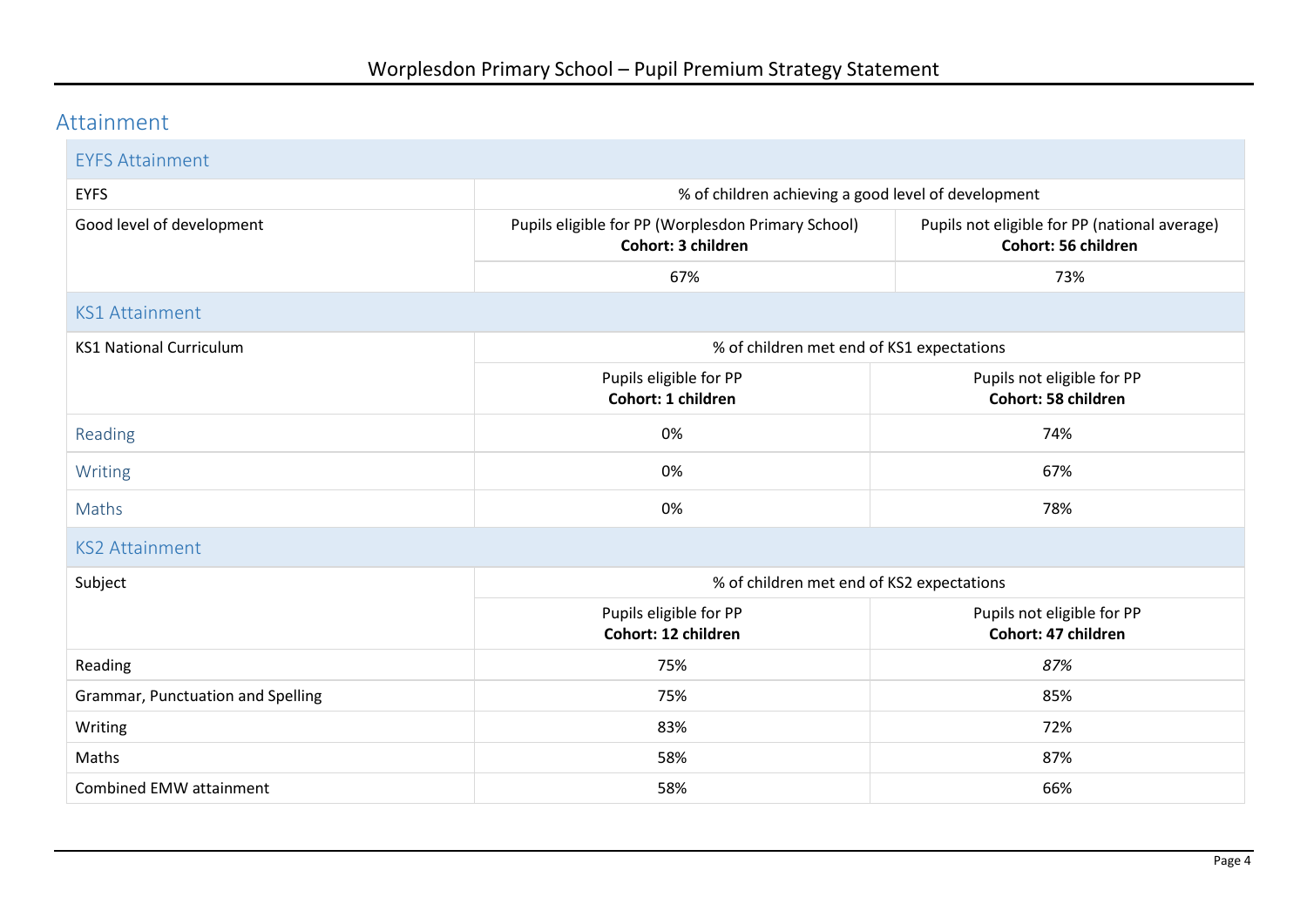<span id="page-4-0"></span>

|              | <b>Desired Outcomes</b><br>(Desired outcomes and how they will be measured)                                   | Success criteria                                                                                                                                                                                                                                                                                                                                                                                                                                                                                                                   |
|--------------|---------------------------------------------------------------------------------------------------------------|------------------------------------------------------------------------------------------------------------------------------------------------------------------------------------------------------------------------------------------------------------------------------------------------------------------------------------------------------------------------------------------------------------------------------------------------------------------------------------------------------------------------------------|
| $\mathbf{A}$ | Accelerated progress to close the gap<br>(Measure by data, learning walks, book<br>sampling)                  | The progress across the curriculum of disadvantaged pupils, disabled pupils and those with special<br>educational needs currently on roll matches or is improving towards that of other pupils with the same<br>starting points as shown in data, learning walks, observations, work sampling, individual case studies.                                                                                                                                                                                                            |
| B            | Build confidence and independence in children<br>(Measure by learning walks, book sampling,<br>data analysis) | Parent and children questionnaires show 95% agree or strongly agree : they feel safe at school; is well<br>looked after at school; the school makes sure children are well behaved; school deals effectively with<br>bullying; the school is well led and managed. 100% of formal observations and informal learning walks at<br>break and lunchtimes judge behaviour and personal development good or better.<br>Observations of the delivery of the PSHCE curriculum show that pupils are taught how to keep themselves<br>safe. |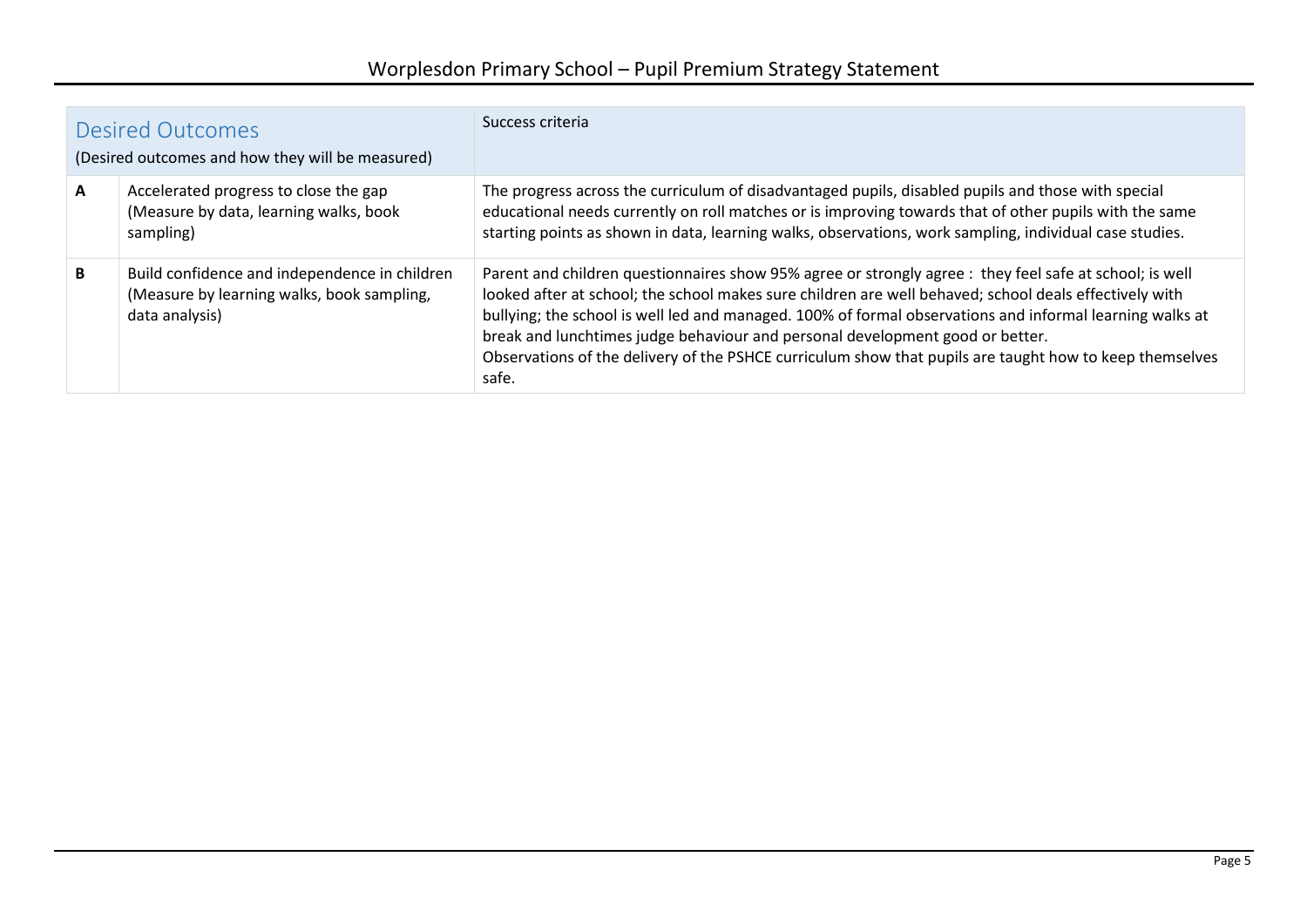#### <span id="page-5-0"></span>Planned Expenditure

Academic year 2017-2018

high quality feedback in daily

lessons.

accordance with the Sutton Trust report findings i.e. increasing the amount of high quality feedback to

children.

The three headings below enable schools to demonstrate how they are using the Pupil Premium to improve classroom pedagogy, provide targeted support and support whole school strategies

#### <span id="page-5-1"></span>Quality of Teaching for All **Desired Outcome Chosen Action / Approach What is the Evidence and Rationale for This Choice? How Will You Ensure it is Implemented Well? Staff Lead Next**  Improve the teaching of a mastery curriculum. Use of consultancy support during PPA and during moderation Team teaching amongst staff Staff training Learning walks and professional dialogue with staff showed that swift training was required in the new teaching methods required for teaching a mastery curriculum. Through learning walks and consultation with staff agree way forward Use of high quality specialists / consultants Provide non contact time for staff to implement ideas Support by senior leaders Increase the proportions of children receiving Intensive training for teachers and begin training for support staff, in Sutton Trust research shows that high quality feedback within lessons has the High quality training Team teaching Learning walks and supportive feedback

greatest impact on progress.

**implementation** 

Improvement

**Review** 

Head Termly School

Assessme nt Leader Deputy

Visits

Termly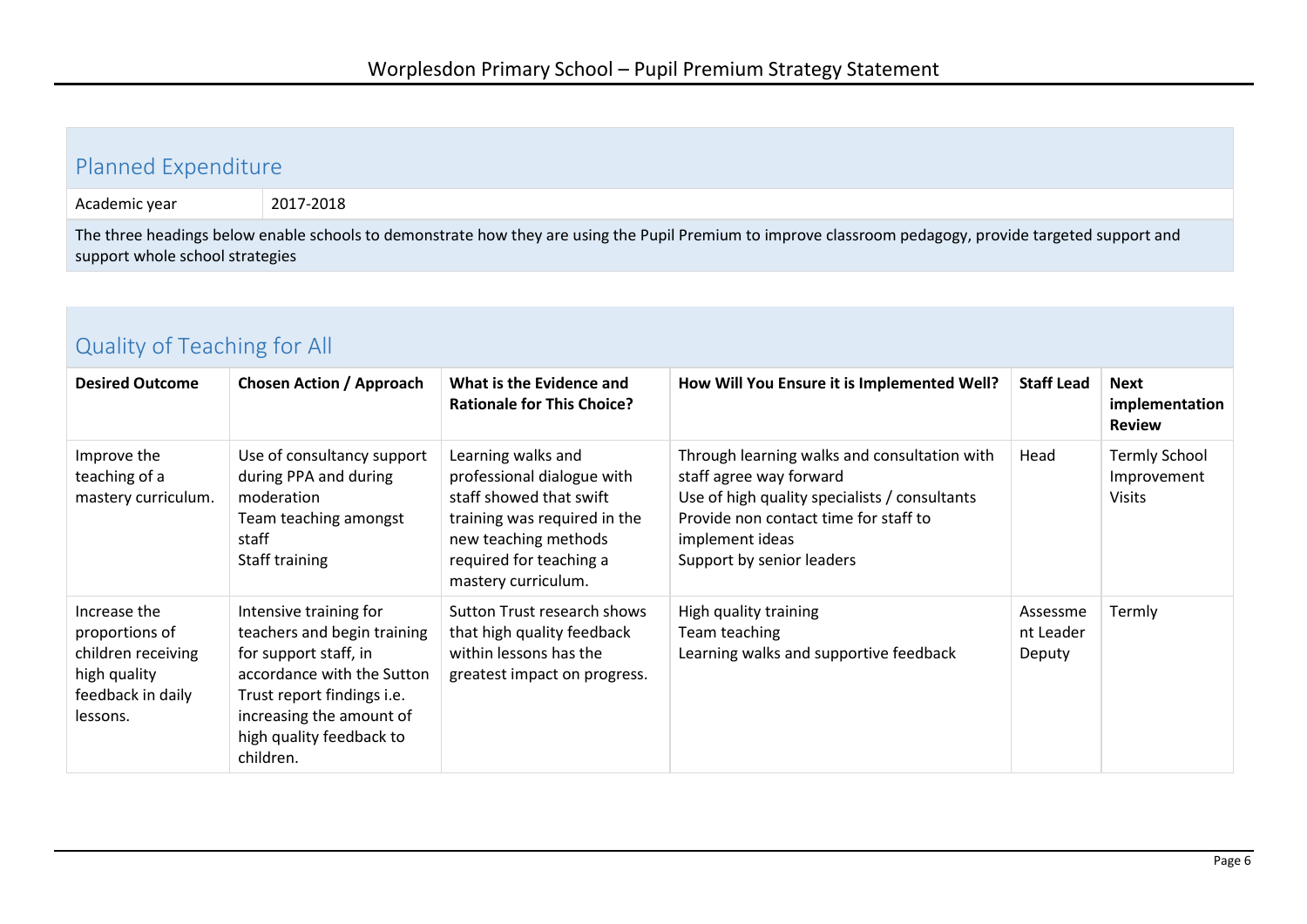# Quality of Teaching for All

| <b>Desired Outcome</b>                                                                | <b>Chosen Action / Approach</b>                                                                                             | What is the Evidence and<br><b>Rationale for This Choice?</b>                                                                                                                                                                                                                                          | How Will You Ensure it is Implemented Well?                                                                                                                                                                                                                                                                                | <b>Staff Lead</b>             | <b>Next</b><br>implementation<br><b>Review</b> |
|---------------------------------------------------------------------------------------|-----------------------------------------------------------------------------------------------------------------------------|--------------------------------------------------------------------------------------------------------------------------------------------------------------------------------------------------------------------------------------------------------------------------------------------------------|----------------------------------------------------------------------------------------------------------------------------------------------------------------------------------------------------------------------------------------------------------------------------------------------------------------------------|-------------------------------|------------------------------------------------|
| Rigorous<br>performance<br>management<br>ensures CPD is<br>specific and<br>effective. | Teacher training to monitor<br>the impact of Teaching<br>Assistants to enhance the<br>level of support children<br>receive. | Sutton Trust research shows<br>that where support staff are<br>well trained they are able to<br>provide high quality feedback<br>within lessons has the<br>greatest impact on progress.                                                                                                                | Training for staff in performance management<br>Ensure training needs are identified and built<br>into staff programme<br>Monitor impact and provide further support<br>as needed                                                                                                                                          | <b>SLT</b>                    | February & July<br>2018                        |
| Accelerated<br>progress to close the<br>gap                                           | Teaching to mastery                                                                                                         | Most recent research<br>Data analysis shows that<br>specific gaps were identified<br>and more teaching was<br>required to secure this<br>learning before moving on                                                                                                                                     | Training of assessment model<br>Coaching and mentoring of staff and teaching<br>methods used<br>Explore new teaching methods for mastery<br>curriculum                                                                                                                                                                     | Senior<br>leaders             | Termly                                         |
| Build confidence and<br>independence in<br>children                                   | Increase the opportunities<br>for independent learning                                                                      | Case study scrutiny shows<br>that some of our children not<br>achieving expectations lack<br>confidence and are not willing<br>to move out of their comfort<br>zones as they would prefer<br>not to make mistakes.<br>Data analysis shows some<br>children struggling to apply<br>skills independently | Further training and implementation of our<br>assessment tool.<br>Peer observations of reception classes<br>followed by professional dialogue of how to<br>build upon this model of self-choice and<br>independence.<br>Use of House Captains to support infant<br>children at lunchtimes to apply taught social<br>skills | SENCO&<br>inclusion<br>leader | Termly                                         |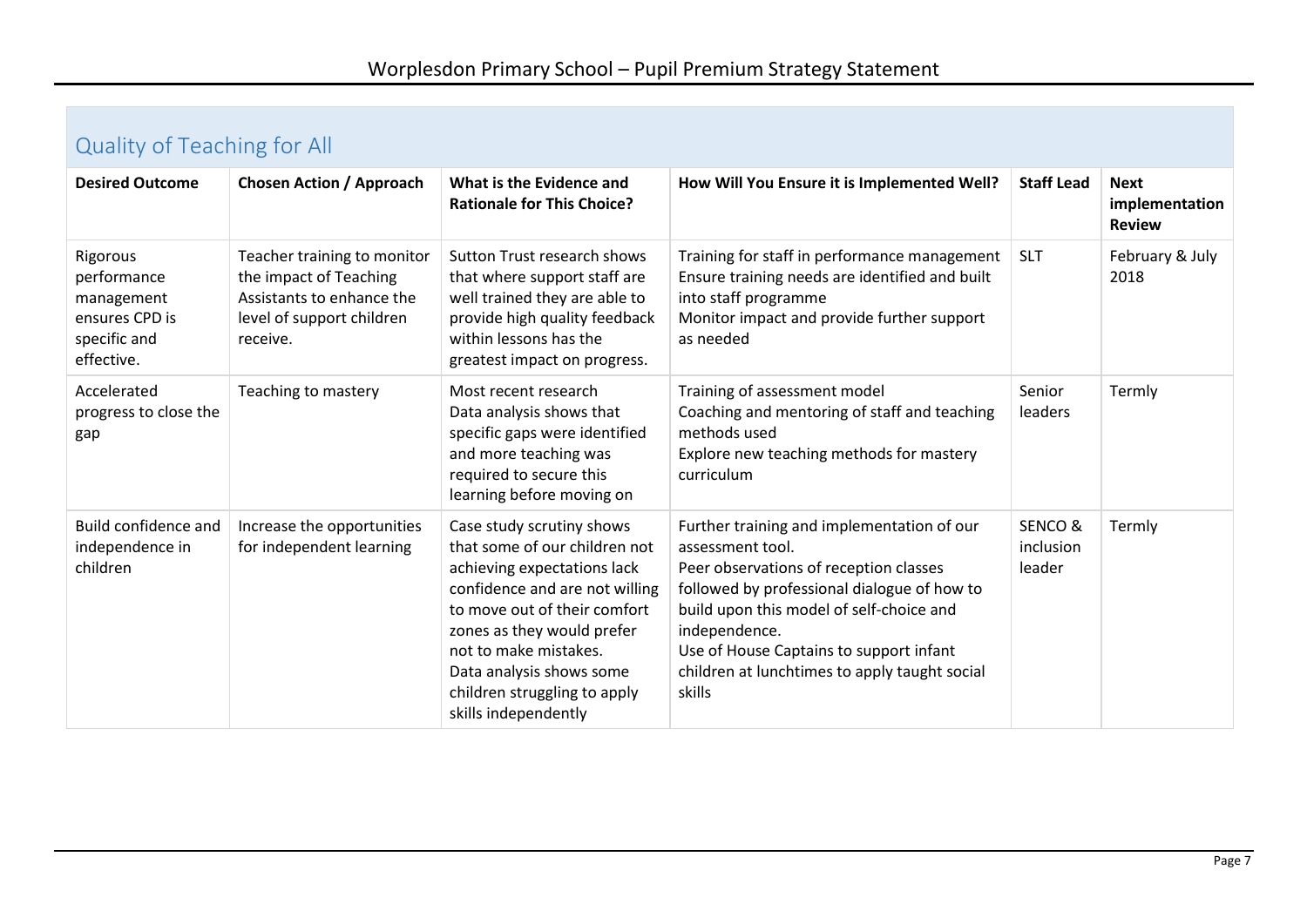<span id="page-7-0"></span>

| <b>Targeted Support</b> |  |
|-------------------------|--|
|-------------------------|--|

| . 9.7                                               |                                                                                          |                                                                                                                                                                                                                                                              |                                                                                                                                                                                                                                                                                                              |                            |                                                |  |
|-----------------------------------------------------|------------------------------------------------------------------------------------------|--------------------------------------------------------------------------------------------------------------------------------------------------------------------------------------------------------------------------------------------------------------|--------------------------------------------------------------------------------------------------------------------------------------------------------------------------------------------------------------------------------------------------------------------------------------------------------------|----------------------------|------------------------------------------------|--|
| <b>Desired Outcome</b>                              | <b>Chosen Action / Approach</b>                                                          | What is the Evidence and<br><b>Rationale for This Choice?</b>                                                                                                                                                                                                | How Will You Ensure it is Implemented Well?                                                                                                                                                                                                                                                                  | <b>Staff Lead</b>          | <b>Next</b><br>implementation<br><b>Review</b> |  |
| Build confidence and<br>independence in<br>children | Re-design behaviour policy<br>with whole staff<br>Review and adapt<br>lunchtime staffing | When behaviour is strong,<br>children feel safe and ready to<br>learn<br>Observations show that a<br>higher staff to child ratio is<br>needed at lunchtimes so that<br>friendship issues can be<br>resolved swiftly leading<br>children to be ready to learn | External consultancy support to review and<br>re-write our Behaviour Policy, involving all<br>staff and children within the process<br>Clearly communicate the policy with children,<br>staff and parents<br>Increase the number of staff at lunchtimes<br>and provide training<br>Senior leaders to monitor | Head<br>teacher            | Summer term                                    |  |
| Accelerated<br>progress to close the<br>gap         | Fine tune progress data and<br>identify gaps, leading to<br>intervention groups          | 2016-17 data analysis<br>identified key strands where<br>children did not achieve so<br>well (e.g. improve inference<br>skills)                                                                                                                              | Revise medium and short term plans to<br>ensure more teaching opportunities are found<br>to teach those areas identified.<br>Purchase new resources<br>Learning walks, planning scrutiny, work<br>sampling.<br>Use Reading Expert to lead interventions in<br>years 1, 2, 3                                  | Senior<br>leaders<br>SENCo | Summer term                                    |  |